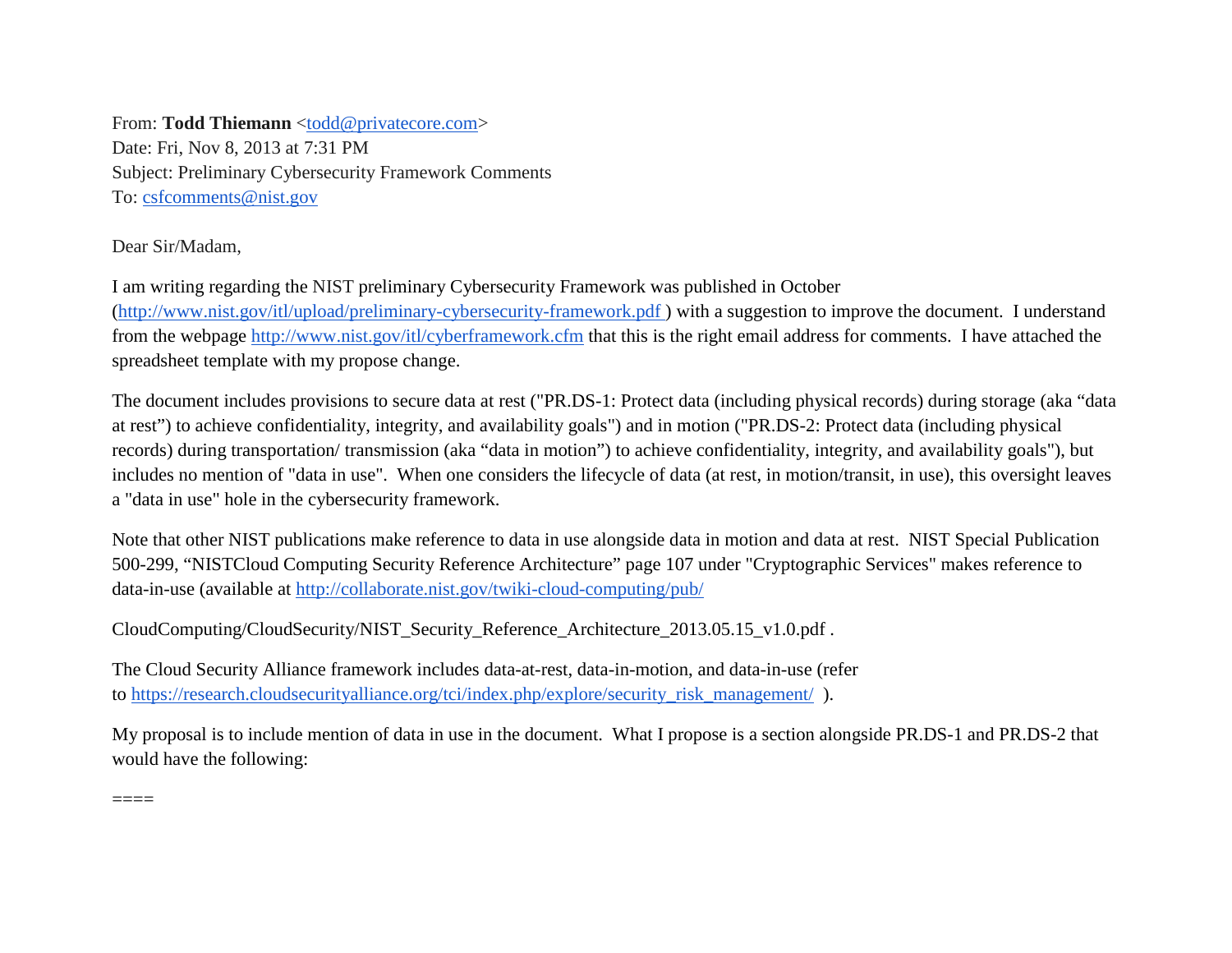Protect data (including physical records) during use (aka "data in use") to achieve confidentiality, integrity, and availability goals.

 $=$ 

I believe this change would supported by COBIT APO01.06, BAI02.01, BAI06.01, DSS06.06 and ISO/IEC 27001 A.15.1.3, A.15.1.4.

Please let me know the process for integrating this sort of feedback into the document and if I can elaborate on this suggestion.

Best regards,

Todd

See Attached.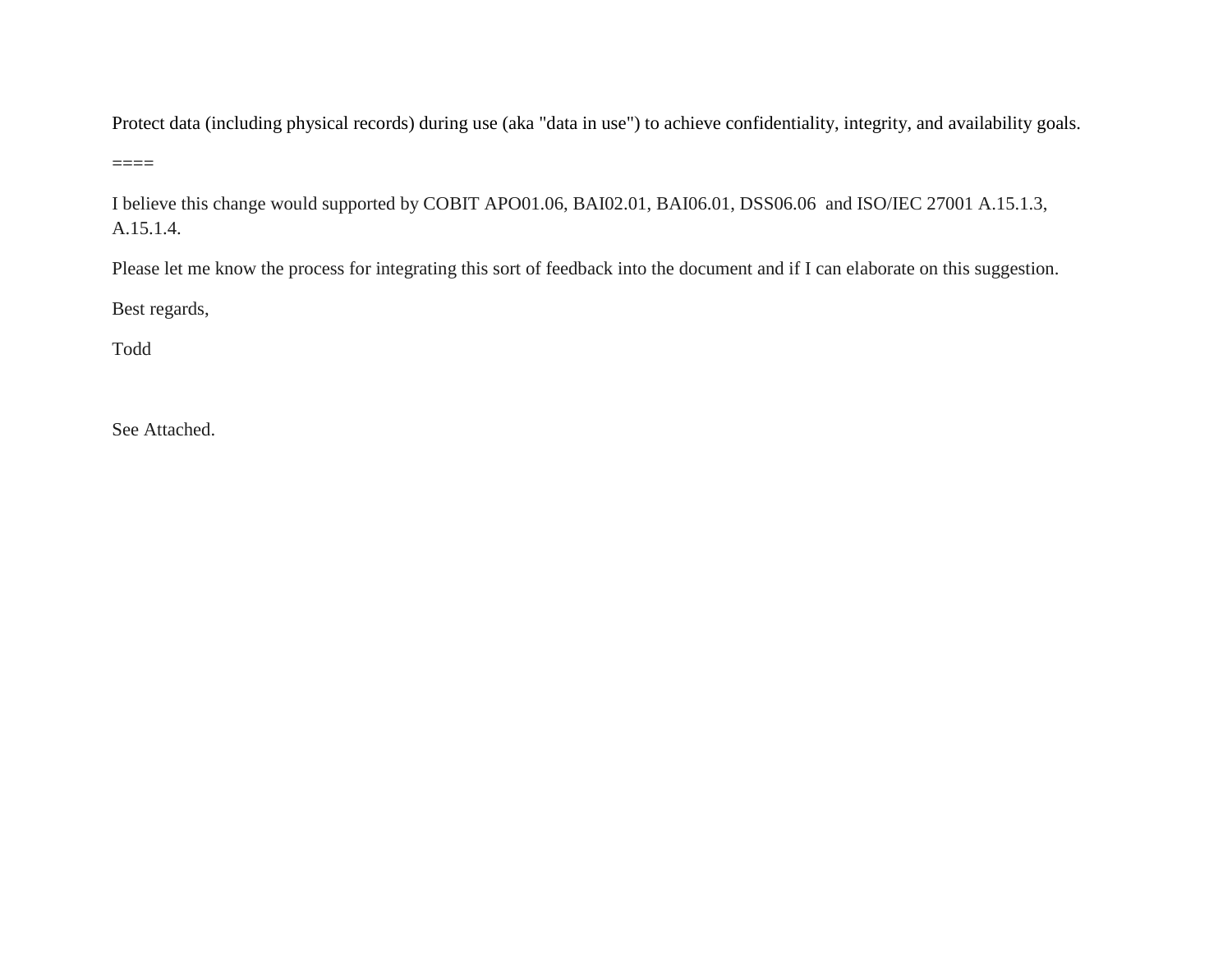| # | Organizati  | <b>Comment</b> | <b>Typ</b>     | Pag | Lin | <b>Section</b> | <b>Comment (Include rationale for</b>        | <b>Suggested change</b>            |
|---|-------------|----------------|----------------|-----|-----|----------------|----------------------------------------------|------------------------------------|
|   | on          | <b>or</b>      | e              | e#  | e#  |                | comment)                                     |                                    |
|   | PrivateCore | Todd           | $\overline{G}$ | 18  | 466 | Appendi        | The framework includes data at rest          | The framework includes data        |
|   |             | Thiemann       |                |     |     | X A            | ("PR.DS-1: Protect data (including           | at rest ("PR.DS-1: Protect data    |
|   |             |                |                |     |     | Table 1        | physical records) during storage (aka        | (including physical records)       |
|   |             |                |                |     |     |                | "data at rest") to achieve confidentiality,  | during storage (aka "data at       |
|   |             |                |                |     |     |                | integrity, and availability goals") and in   | rest") to achieve                  |
|   |             |                |                |     |     |                | motion ("PR.DS-2: Protect data (including    | confidentiality, integrity, and    |
|   |             |                |                |     |     |                | physical records) during transportation/     | availability goals") and in        |
|   |             |                |                |     |     |                | transmission (aka "data in motion") to       | motion ("PR.DS-2: Protect          |
|   |             |                |                |     |     |                | achieve confidentiality, integrity, and      | data (including physical           |
|   |             |                |                |     |     |                | availability goals"), but includes no        | records) during transportation/    |
|   |             |                |                |     |     |                | mention of "data in use". When one           | transmission (aka "data in         |
|   |             |                |                |     |     |                | considers the lifecycle of data (at rest, in | motion") to achieve                |
|   |             |                |                |     |     |                | motion/transit, in use), this oversight      | confidentiality, integrity, and    |
|   |             |                |                |     |     |                | leaves a "data in use" hole in the           | availability goals"), but          |
|   |             |                |                |     |     |                | cybersecurity framework.                     | includes no mention of "data       |
|   |             |                |                |     |     |                |                                              | in use". When one considers        |
|   |             |                |                |     |     |                | Note that other NIST publications make       | the lifecycle of data (at rest, in |
|   |             |                |                |     |     |                | reference to data in use alongside data in   | motion/transit, in use), this      |
|   |             |                |                |     |     |                | motion and data at rest. NIST Special        | oversight leaves a "data in        |
|   |             |                |                |     |     |                | Publication 500-299, "NIST Cloud             | use" hole in the cybersecurity     |
|   |             |                |                |     |     |                | <b>Computing Security Reference</b>          | framework.                         |
|   |             |                |                |     |     |                | Architecture" page 107 under                 |                                    |
|   |             |                |                |     |     |                | "Cryptographic Services" makes reference     | Note that other NIST               |
|   |             |                |                |     |     |                | to data-in-use (available at                 | publications make reference to     |
|   |             |                |                |     |     |                | http://collaborate.nist.gov/twiki-cloud-     | data in use alongside data in      |
|   |             |                |                |     |     |                | computing/pub/                               | motion and data at rest. NIST      |
|   |             |                |                |     |     |                | CloudComputing/CloudSecurity/NIST_Se         | Special Publication 500-299,       |
|   |             |                |                |     |     |                | curity_Reference_Architecture_2013.05.1      | "NIST Cloud Computing              |
|   |             |                |                |     |     |                | $5_v1.0.pdf$ .                               | <b>Security Reference</b>          |
|   |             |                |                |     |     |                |                                              | Architecture" page 107 under       |
|   |             |                |                |     |     |                | The Cloud Security Alliance framework        | "Cryptographic Services"           |